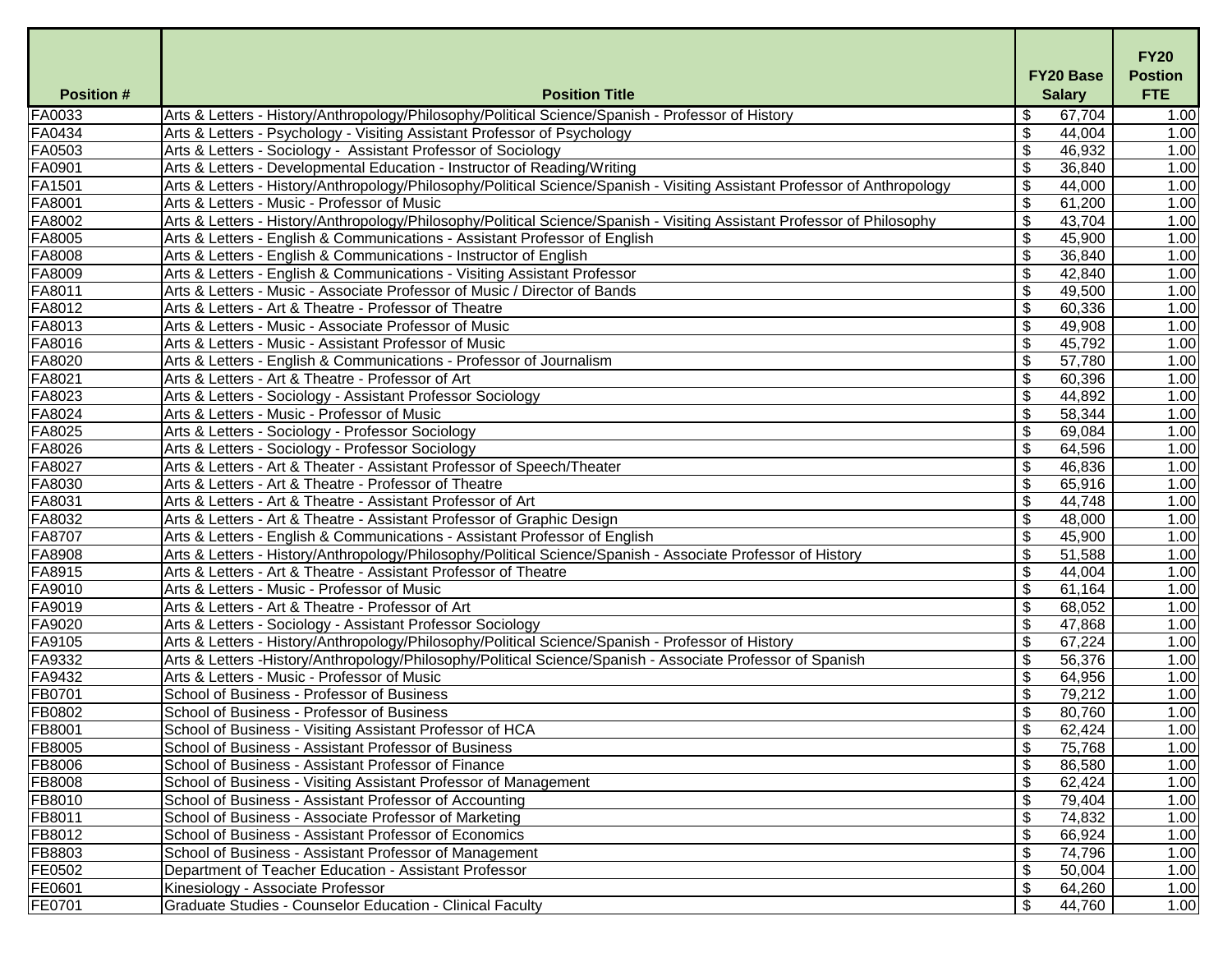| FE0801<br>\$<br>1.00<br>Kinesiology - Instructor<br>37,428<br>$\mathfrak{L}$<br>FE0802<br><b>Graduate Studies - Counselor Education - Assistant Professor</b><br>55,872<br>FE1101<br>$\boldsymbol{\mathsf{S}}$<br>Kinesiology - Assistant Professor of Exercise Science<br>45,000<br>FE1102<br>93,096<br>Graduate Studies - Counselor Education - Professor<br>\$<br>FE1201<br>Graduate Studies - Counselor Education - Associate Professor<br>\$<br>62,616<br>FE1202<br>\$<br>44,760<br>1.00<br><b>Graduate Studies - Counselor Education - Clinical Faculty</b><br>FE1601<br>\$<br>Arts & Letters - Psychology - Assistant Professor of Psychology<br>49,944<br>FE1602<br>$\boldsymbol{\mathsf{S}}$<br>36,840<br>Kinesiology - Instructor<br>FE1701<br><b>Graduate Studies - Counselor Education - Clinical Faculty</b><br>\$<br>44,760<br>FE1801<br><b>Graduate Studies - Counselor Education - Clinical Faculty</b><br>\$<br>43,872<br>1.00<br>FE1901<br>$\boldsymbol{\mathsf{S}}$<br><b>Graduate Studies - Counselor Education - Clinical Faculty</b><br>43,872<br>1.00<br>FE8001<br>\$<br>65,220<br>Arts & Letters - Psychology - Professor Psychology/Conexiones Grant - Co-Activity Director<br>FE8004<br>Graduate Studies - Counselor Education Associate Professor<br>\$<br>64,584<br>FE8008<br>$\boldsymbol{\mathsf{S}}$<br>43,872<br>Kinesiology - Visiting Assistant Professor of Sport Management<br>1.00<br>FE8010<br>50,568<br>Kinesiology - Associate Professor<br>\$<br>1.00<br>FE8012<br>Department of Teacher Education - Assistant Professor<br>$\boldsymbol{\mathsf{S}}$<br>56,184<br>1.00<br>FE8013<br>\$<br>53,004<br>1.00<br>Department of Teacher Education - Assistant Professor<br>FE8014<br>\$<br>1.00<br><b>Graduate Studies - Counselor Education - Assistant Professor</b><br>57,240<br>FE8019<br>$\boldsymbol{\mathsf{S}}$<br>66,816<br>Kinesiology - Professor<br>1.00<br>FE8026<br>Arts & Letters - Psychology - Professor Psychology<br>\$<br>64,260<br>1.00<br>FE8031<br>Arts & Letters - Psychology - Visiting Assistant Professor of Psychology<br>\$<br>44,004<br>1.00<br>$\boldsymbol{\mathsf{S}}$<br>FE8032<br>45,000<br>1.00<br>Kinesiology - Assistant Professor of Coaching<br>FE8033<br><b>Graduate Studies - Counselor Education - Professor</b><br>\$<br>79,224<br>1.00<br>FE8035<br>$\boldsymbol{\mathsf{S}}$<br>Graduate Studies - Counselor Education - Teaching Assistant<br>44,760<br>1.00<br>FE8707<br>58,140<br>1.00<br>Graduate Studies - Counselor Education - Assistant Professor<br>\$<br>FE8834<br><b>Graduate Studies - Counselor Education - Assistant Professor</b><br>58,140<br>1.00<br>\$<br>50,004<br>FE8904<br>1.00<br>Department of Teacher Education - Assistant Professor<br>FE8911<br>\$<br>1.00<br>Arts & Letters - Psychology - Professor Psychology<br>65,136<br>FE8921<br>1.00<br>Graduate Studies - Counselor Education - Associate Professor<br>\$<br>62,616<br>\$<br>50,004<br>FE8927<br>Department of Teacher Education - Assistant Professor<br>1.00<br>FI1701<br>Department of Academic Affairs - AAA Instructor<br>\$<br>36,432<br>1.00<br>FN0401<br>$\boldsymbol{\mathsf{S}}$<br>52,548<br>Science, Math & Technology - Assistant Professor of Nursing<br>1.00<br><b>FN0501</b><br>1.00<br>Science, Math & Technology - Associate Professor of Nursing<br>\$<br>70,080<br><b>FN0502</b><br>Science, Math & Technology - Visiting Assistant Professor of Nursing<br>48,960<br>1.00<br>\$<br><b>FN1001</b><br>\$<br>Science, Math & Technology - Faculty Clinical Nursing Instructor<br>52,020<br>1.00<br><b>FN1102</b><br>Science, Math & Technology - Assistant Professor of Nursing<br>\$<br>52,548<br>1.00<br>FS0901<br>Science, Math & Technology - Math/Computer Science/Physics/Chemistry - Instructor of Developmental Mathematics<br>\$<br>1.00<br>37,080<br><b>FS1601</b><br>\$<br>74,016<br>Science, Math & Technology - Math/Computer Science/Physics/Chemistry - Professor of Chemistry<br>1.00<br><b>FS8001</b><br>Science, Math & Technology - Math/Computer Science/Physics/Chemistry - Assistant Professor of Mathematics<br>\$<br>49,872<br>1.00<br>FS8002<br>$\boldsymbol{\mathsf{S}}$<br>Science, Math & Technology - Math/Computer Science/Physics/Chemistry - Professor of Chemistry<br>69,504<br>1.00<br><b>FS8005</b><br>\$<br>Science, Math & Technology - Biology & Geosciences- Professor of Biology<br>64,884<br>1.00<br><b>FS8008</b><br>Science, Math & Technology - Biology & Geosciences - Assistant Professor of Biology<br>\$<br>45,900<br>1.00<br>$\boldsymbol{\mathsf{S}}$<br><b>FS8010</b><br>63,240<br>Science, Math & Technology - Math/Computer Science/Physics/Chemistry - Professor of Math<br>1.00<br>FS8011<br>\$<br>69,384<br>1.00<br>Science, Math & Technology - Biology & Geosciences - Professor of Geology<br><b>FS8012</b><br>Science, Math & Technology - Math/Computer Science/Physics/Chemistry - Professor of Physics<br>\$<br>76,512<br>1.00 | <b>Position#</b> | <b>Position Title</b>                                                                        | <b>FY20 Base</b><br><b>Salary</b> | <b>FY20</b><br><b>Postion</b><br><b>FTE</b> |
|---------------------------------------------------------------------------------------------------------------------------------------------------------------------------------------------------------------------------------------------------------------------------------------------------------------------------------------------------------------------------------------------------------------------------------------------------------------------------------------------------------------------------------------------------------------------------------------------------------------------------------------------------------------------------------------------------------------------------------------------------------------------------------------------------------------------------------------------------------------------------------------------------------------------------------------------------------------------------------------------------------------------------------------------------------------------------------------------------------------------------------------------------------------------------------------------------------------------------------------------------------------------------------------------------------------------------------------------------------------------------------------------------------------------------------------------------------------------------------------------------------------------------------------------------------------------------------------------------------------------------------------------------------------------------------------------------------------------------------------------------------------------------------------------------------------------------------------------------------------------------------------------------------------------------------------------------------------------------------------------------------------------------------------------------------------------------------------------------------------------------------------------------------------------------------------------------------------------------------------------------------------------------------------------------------------------------------------------------------------------------------------------------------------------------------------------------------------------------------------------------------------------------------------------------------------------------------------------------------------------------------------------------------------------------------------------------------------------------------------------------------------------------------------------------------------------------------------------------------------------------------------------------------------------------------------------------------------------------------------------------------------------------------------------------------------------------------------------------------------------------------------------------------------------------------------------------------------------------------------------------------------------------------------------------------------------------------------------------------------------------------------------------------------------------------------------------------------------------------------------------------------------------------------------------------------------------------------------------------------------------------------------------------------------------------------------------------------------------------------------------------------------------------------------------------------------------------------------------------------------------------------------------------------------------------------------------------------------------------------------------------------------------------------------------------------------------------------------------------------------------------------------------------------------------------------------------------------------------------------------------------------------------------------------------------------------------------------------------------------------------------------------------------------------------------------------------------------------------------------------------------------------------------------------------------------------------------------------------------------------------------------------------------------------------------------------------------------------------------------------------------------------------------------------------------------------------------------------------------------------------------------------------------------------------------------------------------------------------------------|------------------|----------------------------------------------------------------------------------------------|-----------------------------------|---------------------------------------------|
|                                                                                                                                                                                                                                                                                                                                                                                                                                                                                                                                                                                                                                                                                                                                                                                                                                                                                                                                                                                                                                                                                                                                                                                                                                                                                                                                                                                                                                                                                                                                                                                                                                                                                                                                                                                                                                                                                                                                                                                                                                                                                                                                                                                                                                                                                                                                                                                                                                                                                                                                                                                                                                                                                                                                                                                                                                                                                                                                                                                                                                                                                                                                                                                                                                                                                                                                                                                                                                                                                                                                                                                                                                                                                                                                                                                                                                                                                                                                                                                                                                                                                                                                                                                                                                                                                                                                                                                                                                                                                                                                                                                                                                                                                                                                                                                                                                                                                                                                                                                       |                  |                                                                                              |                                   |                                             |
|                                                                                                                                                                                                                                                                                                                                                                                                                                                                                                                                                                                                                                                                                                                                                                                                                                                                                                                                                                                                                                                                                                                                                                                                                                                                                                                                                                                                                                                                                                                                                                                                                                                                                                                                                                                                                                                                                                                                                                                                                                                                                                                                                                                                                                                                                                                                                                                                                                                                                                                                                                                                                                                                                                                                                                                                                                                                                                                                                                                                                                                                                                                                                                                                                                                                                                                                                                                                                                                                                                                                                                                                                                                                                                                                                                                                                                                                                                                                                                                                                                                                                                                                                                                                                                                                                                                                                                                                                                                                                                                                                                                                                                                                                                                                                                                                                                                                                                                                                                                       |                  |                                                                                              |                                   | 1.00                                        |
|                                                                                                                                                                                                                                                                                                                                                                                                                                                                                                                                                                                                                                                                                                                                                                                                                                                                                                                                                                                                                                                                                                                                                                                                                                                                                                                                                                                                                                                                                                                                                                                                                                                                                                                                                                                                                                                                                                                                                                                                                                                                                                                                                                                                                                                                                                                                                                                                                                                                                                                                                                                                                                                                                                                                                                                                                                                                                                                                                                                                                                                                                                                                                                                                                                                                                                                                                                                                                                                                                                                                                                                                                                                                                                                                                                                                                                                                                                                                                                                                                                                                                                                                                                                                                                                                                                                                                                                                                                                                                                                                                                                                                                                                                                                                                                                                                                                                                                                                                                                       |                  |                                                                                              |                                   | 1.00                                        |
|                                                                                                                                                                                                                                                                                                                                                                                                                                                                                                                                                                                                                                                                                                                                                                                                                                                                                                                                                                                                                                                                                                                                                                                                                                                                                                                                                                                                                                                                                                                                                                                                                                                                                                                                                                                                                                                                                                                                                                                                                                                                                                                                                                                                                                                                                                                                                                                                                                                                                                                                                                                                                                                                                                                                                                                                                                                                                                                                                                                                                                                                                                                                                                                                                                                                                                                                                                                                                                                                                                                                                                                                                                                                                                                                                                                                                                                                                                                                                                                                                                                                                                                                                                                                                                                                                                                                                                                                                                                                                                                                                                                                                                                                                                                                                                                                                                                                                                                                                                                       |                  |                                                                                              |                                   | 1.00                                        |
|                                                                                                                                                                                                                                                                                                                                                                                                                                                                                                                                                                                                                                                                                                                                                                                                                                                                                                                                                                                                                                                                                                                                                                                                                                                                                                                                                                                                                                                                                                                                                                                                                                                                                                                                                                                                                                                                                                                                                                                                                                                                                                                                                                                                                                                                                                                                                                                                                                                                                                                                                                                                                                                                                                                                                                                                                                                                                                                                                                                                                                                                                                                                                                                                                                                                                                                                                                                                                                                                                                                                                                                                                                                                                                                                                                                                                                                                                                                                                                                                                                                                                                                                                                                                                                                                                                                                                                                                                                                                                                                                                                                                                                                                                                                                                                                                                                                                                                                                                                                       |                  |                                                                                              |                                   | 1.00                                        |
|                                                                                                                                                                                                                                                                                                                                                                                                                                                                                                                                                                                                                                                                                                                                                                                                                                                                                                                                                                                                                                                                                                                                                                                                                                                                                                                                                                                                                                                                                                                                                                                                                                                                                                                                                                                                                                                                                                                                                                                                                                                                                                                                                                                                                                                                                                                                                                                                                                                                                                                                                                                                                                                                                                                                                                                                                                                                                                                                                                                                                                                                                                                                                                                                                                                                                                                                                                                                                                                                                                                                                                                                                                                                                                                                                                                                                                                                                                                                                                                                                                                                                                                                                                                                                                                                                                                                                                                                                                                                                                                                                                                                                                                                                                                                                                                                                                                                                                                                                                                       |                  |                                                                                              |                                   |                                             |
|                                                                                                                                                                                                                                                                                                                                                                                                                                                                                                                                                                                                                                                                                                                                                                                                                                                                                                                                                                                                                                                                                                                                                                                                                                                                                                                                                                                                                                                                                                                                                                                                                                                                                                                                                                                                                                                                                                                                                                                                                                                                                                                                                                                                                                                                                                                                                                                                                                                                                                                                                                                                                                                                                                                                                                                                                                                                                                                                                                                                                                                                                                                                                                                                                                                                                                                                                                                                                                                                                                                                                                                                                                                                                                                                                                                                                                                                                                                                                                                                                                                                                                                                                                                                                                                                                                                                                                                                                                                                                                                                                                                                                                                                                                                                                                                                                                                                                                                                                                                       |                  |                                                                                              |                                   | 1.00                                        |
|                                                                                                                                                                                                                                                                                                                                                                                                                                                                                                                                                                                                                                                                                                                                                                                                                                                                                                                                                                                                                                                                                                                                                                                                                                                                                                                                                                                                                                                                                                                                                                                                                                                                                                                                                                                                                                                                                                                                                                                                                                                                                                                                                                                                                                                                                                                                                                                                                                                                                                                                                                                                                                                                                                                                                                                                                                                                                                                                                                                                                                                                                                                                                                                                                                                                                                                                                                                                                                                                                                                                                                                                                                                                                                                                                                                                                                                                                                                                                                                                                                                                                                                                                                                                                                                                                                                                                                                                                                                                                                                                                                                                                                                                                                                                                                                                                                                                                                                                                                                       |                  |                                                                                              |                                   | 1.00                                        |
|                                                                                                                                                                                                                                                                                                                                                                                                                                                                                                                                                                                                                                                                                                                                                                                                                                                                                                                                                                                                                                                                                                                                                                                                                                                                                                                                                                                                                                                                                                                                                                                                                                                                                                                                                                                                                                                                                                                                                                                                                                                                                                                                                                                                                                                                                                                                                                                                                                                                                                                                                                                                                                                                                                                                                                                                                                                                                                                                                                                                                                                                                                                                                                                                                                                                                                                                                                                                                                                                                                                                                                                                                                                                                                                                                                                                                                                                                                                                                                                                                                                                                                                                                                                                                                                                                                                                                                                                                                                                                                                                                                                                                                                                                                                                                                                                                                                                                                                                                                                       |                  |                                                                                              |                                   | 1.00                                        |
|                                                                                                                                                                                                                                                                                                                                                                                                                                                                                                                                                                                                                                                                                                                                                                                                                                                                                                                                                                                                                                                                                                                                                                                                                                                                                                                                                                                                                                                                                                                                                                                                                                                                                                                                                                                                                                                                                                                                                                                                                                                                                                                                                                                                                                                                                                                                                                                                                                                                                                                                                                                                                                                                                                                                                                                                                                                                                                                                                                                                                                                                                                                                                                                                                                                                                                                                                                                                                                                                                                                                                                                                                                                                                                                                                                                                                                                                                                                                                                                                                                                                                                                                                                                                                                                                                                                                                                                                                                                                                                                                                                                                                                                                                                                                                                                                                                                                                                                                                                                       |                  |                                                                                              |                                   |                                             |
|                                                                                                                                                                                                                                                                                                                                                                                                                                                                                                                                                                                                                                                                                                                                                                                                                                                                                                                                                                                                                                                                                                                                                                                                                                                                                                                                                                                                                                                                                                                                                                                                                                                                                                                                                                                                                                                                                                                                                                                                                                                                                                                                                                                                                                                                                                                                                                                                                                                                                                                                                                                                                                                                                                                                                                                                                                                                                                                                                                                                                                                                                                                                                                                                                                                                                                                                                                                                                                                                                                                                                                                                                                                                                                                                                                                                                                                                                                                                                                                                                                                                                                                                                                                                                                                                                                                                                                                                                                                                                                                                                                                                                                                                                                                                                                                                                                                                                                                                                                                       |                  |                                                                                              |                                   |                                             |
|                                                                                                                                                                                                                                                                                                                                                                                                                                                                                                                                                                                                                                                                                                                                                                                                                                                                                                                                                                                                                                                                                                                                                                                                                                                                                                                                                                                                                                                                                                                                                                                                                                                                                                                                                                                                                                                                                                                                                                                                                                                                                                                                                                                                                                                                                                                                                                                                                                                                                                                                                                                                                                                                                                                                                                                                                                                                                                                                                                                                                                                                                                                                                                                                                                                                                                                                                                                                                                                                                                                                                                                                                                                                                                                                                                                                                                                                                                                                                                                                                                                                                                                                                                                                                                                                                                                                                                                                                                                                                                                                                                                                                                                                                                                                                                                                                                                                                                                                                                                       |                  |                                                                                              |                                   | 1.00                                        |
|                                                                                                                                                                                                                                                                                                                                                                                                                                                                                                                                                                                                                                                                                                                                                                                                                                                                                                                                                                                                                                                                                                                                                                                                                                                                                                                                                                                                                                                                                                                                                                                                                                                                                                                                                                                                                                                                                                                                                                                                                                                                                                                                                                                                                                                                                                                                                                                                                                                                                                                                                                                                                                                                                                                                                                                                                                                                                                                                                                                                                                                                                                                                                                                                                                                                                                                                                                                                                                                                                                                                                                                                                                                                                                                                                                                                                                                                                                                                                                                                                                                                                                                                                                                                                                                                                                                                                                                                                                                                                                                                                                                                                                                                                                                                                                                                                                                                                                                                                                                       |                  |                                                                                              |                                   | 1.00                                        |
|                                                                                                                                                                                                                                                                                                                                                                                                                                                                                                                                                                                                                                                                                                                                                                                                                                                                                                                                                                                                                                                                                                                                                                                                                                                                                                                                                                                                                                                                                                                                                                                                                                                                                                                                                                                                                                                                                                                                                                                                                                                                                                                                                                                                                                                                                                                                                                                                                                                                                                                                                                                                                                                                                                                                                                                                                                                                                                                                                                                                                                                                                                                                                                                                                                                                                                                                                                                                                                                                                                                                                                                                                                                                                                                                                                                                                                                                                                                                                                                                                                                                                                                                                                                                                                                                                                                                                                                                                                                                                                                                                                                                                                                                                                                                                                                                                                                                                                                                                                                       |                  |                                                                                              |                                   |                                             |
|                                                                                                                                                                                                                                                                                                                                                                                                                                                                                                                                                                                                                                                                                                                                                                                                                                                                                                                                                                                                                                                                                                                                                                                                                                                                                                                                                                                                                                                                                                                                                                                                                                                                                                                                                                                                                                                                                                                                                                                                                                                                                                                                                                                                                                                                                                                                                                                                                                                                                                                                                                                                                                                                                                                                                                                                                                                                                                                                                                                                                                                                                                                                                                                                                                                                                                                                                                                                                                                                                                                                                                                                                                                                                                                                                                                                                                                                                                                                                                                                                                                                                                                                                                                                                                                                                                                                                                                                                                                                                                                                                                                                                                                                                                                                                                                                                                                                                                                                                                                       |                  |                                                                                              |                                   |                                             |
|                                                                                                                                                                                                                                                                                                                                                                                                                                                                                                                                                                                                                                                                                                                                                                                                                                                                                                                                                                                                                                                                                                                                                                                                                                                                                                                                                                                                                                                                                                                                                                                                                                                                                                                                                                                                                                                                                                                                                                                                                                                                                                                                                                                                                                                                                                                                                                                                                                                                                                                                                                                                                                                                                                                                                                                                                                                                                                                                                                                                                                                                                                                                                                                                                                                                                                                                                                                                                                                                                                                                                                                                                                                                                                                                                                                                                                                                                                                                                                                                                                                                                                                                                                                                                                                                                                                                                                                                                                                                                                                                                                                                                                                                                                                                                                                                                                                                                                                                                                                       |                  |                                                                                              |                                   |                                             |
|                                                                                                                                                                                                                                                                                                                                                                                                                                                                                                                                                                                                                                                                                                                                                                                                                                                                                                                                                                                                                                                                                                                                                                                                                                                                                                                                                                                                                                                                                                                                                                                                                                                                                                                                                                                                                                                                                                                                                                                                                                                                                                                                                                                                                                                                                                                                                                                                                                                                                                                                                                                                                                                                                                                                                                                                                                                                                                                                                                                                                                                                                                                                                                                                                                                                                                                                                                                                                                                                                                                                                                                                                                                                                                                                                                                                                                                                                                                                                                                                                                                                                                                                                                                                                                                                                                                                                                                                                                                                                                                                                                                                                                                                                                                                                                                                                                                                                                                                                                                       |                  |                                                                                              |                                   |                                             |
|                                                                                                                                                                                                                                                                                                                                                                                                                                                                                                                                                                                                                                                                                                                                                                                                                                                                                                                                                                                                                                                                                                                                                                                                                                                                                                                                                                                                                                                                                                                                                                                                                                                                                                                                                                                                                                                                                                                                                                                                                                                                                                                                                                                                                                                                                                                                                                                                                                                                                                                                                                                                                                                                                                                                                                                                                                                                                                                                                                                                                                                                                                                                                                                                                                                                                                                                                                                                                                                                                                                                                                                                                                                                                                                                                                                                                                                                                                                                                                                                                                                                                                                                                                                                                                                                                                                                                                                                                                                                                                                                                                                                                                                                                                                                                                                                                                                                                                                                                                                       |                  |                                                                                              |                                   |                                             |
|                                                                                                                                                                                                                                                                                                                                                                                                                                                                                                                                                                                                                                                                                                                                                                                                                                                                                                                                                                                                                                                                                                                                                                                                                                                                                                                                                                                                                                                                                                                                                                                                                                                                                                                                                                                                                                                                                                                                                                                                                                                                                                                                                                                                                                                                                                                                                                                                                                                                                                                                                                                                                                                                                                                                                                                                                                                                                                                                                                                                                                                                                                                                                                                                                                                                                                                                                                                                                                                                                                                                                                                                                                                                                                                                                                                                                                                                                                                                                                                                                                                                                                                                                                                                                                                                                                                                                                                                                                                                                                                                                                                                                                                                                                                                                                                                                                                                                                                                                                                       |                  |                                                                                              |                                   |                                             |
|                                                                                                                                                                                                                                                                                                                                                                                                                                                                                                                                                                                                                                                                                                                                                                                                                                                                                                                                                                                                                                                                                                                                                                                                                                                                                                                                                                                                                                                                                                                                                                                                                                                                                                                                                                                                                                                                                                                                                                                                                                                                                                                                                                                                                                                                                                                                                                                                                                                                                                                                                                                                                                                                                                                                                                                                                                                                                                                                                                                                                                                                                                                                                                                                                                                                                                                                                                                                                                                                                                                                                                                                                                                                                                                                                                                                                                                                                                                                                                                                                                                                                                                                                                                                                                                                                                                                                                                                                                                                                                                                                                                                                                                                                                                                                                                                                                                                                                                                                                                       |                  |                                                                                              |                                   |                                             |
|                                                                                                                                                                                                                                                                                                                                                                                                                                                                                                                                                                                                                                                                                                                                                                                                                                                                                                                                                                                                                                                                                                                                                                                                                                                                                                                                                                                                                                                                                                                                                                                                                                                                                                                                                                                                                                                                                                                                                                                                                                                                                                                                                                                                                                                                                                                                                                                                                                                                                                                                                                                                                                                                                                                                                                                                                                                                                                                                                                                                                                                                                                                                                                                                                                                                                                                                                                                                                                                                                                                                                                                                                                                                                                                                                                                                                                                                                                                                                                                                                                                                                                                                                                                                                                                                                                                                                                                                                                                                                                                                                                                                                                                                                                                                                                                                                                                                                                                                                                                       |                  |                                                                                              |                                   |                                             |
|                                                                                                                                                                                                                                                                                                                                                                                                                                                                                                                                                                                                                                                                                                                                                                                                                                                                                                                                                                                                                                                                                                                                                                                                                                                                                                                                                                                                                                                                                                                                                                                                                                                                                                                                                                                                                                                                                                                                                                                                                                                                                                                                                                                                                                                                                                                                                                                                                                                                                                                                                                                                                                                                                                                                                                                                                                                                                                                                                                                                                                                                                                                                                                                                                                                                                                                                                                                                                                                                                                                                                                                                                                                                                                                                                                                                                                                                                                                                                                                                                                                                                                                                                                                                                                                                                                                                                                                                                                                                                                                                                                                                                                                                                                                                                                                                                                                                                                                                                                                       |                  |                                                                                              |                                   |                                             |
|                                                                                                                                                                                                                                                                                                                                                                                                                                                                                                                                                                                                                                                                                                                                                                                                                                                                                                                                                                                                                                                                                                                                                                                                                                                                                                                                                                                                                                                                                                                                                                                                                                                                                                                                                                                                                                                                                                                                                                                                                                                                                                                                                                                                                                                                                                                                                                                                                                                                                                                                                                                                                                                                                                                                                                                                                                                                                                                                                                                                                                                                                                                                                                                                                                                                                                                                                                                                                                                                                                                                                                                                                                                                                                                                                                                                                                                                                                                                                                                                                                                                                                                                                                                                                                                                                                                                                                                                                                                                                                                                                                                                                                                                                                                                                                                                                                                                                                                                                                                       |                  |                                                                                              |                                   |                                             |
|                                                                                                                                                                                                                                                                                                                                                                                                                                                                                                                                                                                                                                                                                                                                                                                                                                                                                                                                                                                                                                                                                                                                                                                                                                                                                                                                                                                                                                                                                                                                                                                                                                                                                                                                                                                                                                                                                                                                                                                                                                                                                                                                                                                                                                                                                                                                                                                                                                                                                                                                                                                                                                                                                                                                                                                                                                                                                                                                                                                                                                                                                                                                                                                                                                                                                                                                                                                                                                                                                                                                                                                                                                                                                                                                                                                                                                                                                                                                                                                                                                                                                                                                                                                                                                                                                                                                                                                                                                                                                                                                                                                                                                                                                                                                                                                                                                                                                                                                                                                       |                  |                                                                                              |                                   |                                             |
|                                                                                                                                                                                                                                                                                                                                                                                                                                                                                                                                                                                                                                                                                                                                                                                                                                                                                                                                                                                                                                                                                                                                                                                                                                                                                                                                                                                                                                                                                                                                                                                                                                                                                                                                                                                                                                                                                                                                                                                                                                                                                                                                                                                                                                                                                                                                                                                                                                                                                                                                                                                                                                                                                                                                                                                                                                                                                                                                                                                                                                                                                                                                                                                                                                                                                                                                                                                                                                                                                                                                                                                                                                                                                                                                                                                                                                                                                                                                                                                                                                                                                                                                                                                                                                                                                                                                                                                                                                                                                                                                                                                                                                                                                                                                                                                                                                                                                                                                                                                       |                  |                                                                                              |                                   |                                             |
|                                                                                                                                                                                                                                                                                                                                                                                                                                                                                                                                                                                                                                                                                                                                                                                                                                                                                                                                                                                                                                                                                                                                                                                                                                                                                                                                                                                                                                                                                                                                                                                                                                                                                                                                                                                                                                                                                                                                                                                                                                                                                                                                                                                                                                                                                                                                                                                                                                                                                                                                                                                                                                                                                                                                                                                                                                                                                                                                                                                                                                                                                                                                                                                                                                                                                                                                                                                                                                                                                                                                                                                                                                                                                                                                                                                                                                                                                                                                                                                                                                                                                                                                                                                                                                                                                                                                                                                                                                                                                                                                                                                                                                                                                                                                                                                                                                                                                                                                                                                       |                  |                                                                                              |                                   |                                             |
|                                                                                                                                                                                                                                                                                                                                                                                                                                                                                                                                                                                                                                                                                                                                                                                                                                                                                                                                                                                                                                                                                                                                                                                                                                                                                                                                                                                                                                                                                                                                                                                                                                                                                                                                                                                                                                                                                                                                                                                                                                                                                                                                                                                                                                                                                                                                                                                                                                                                                                                                                                                                                                                                                                                                                                                                                                                                                                                                                                                                                                                                                                                                                                                                                                                                                                                                                                                                                                                                                                                                                                                                                                                                                                                                                                                                                                                                                                                                                                                                                                                                                                                                                                                                                                                                                                                                                                                                                                                                                                                                                                                                                                                                                                                                                                                                                                                                                                                                                                                       |                  |                                                                                              |                                   |                                             |
|                                                                                                                                                                                                                                                                                                                                                                                                                                                                                                                                                                                                                                                                                                                                                                                                                                                                                                                                                                                                                                                                                                                                                                                                                                                                                                                                                                                                                                                                                                                                                                                                                                                                                                                                                                                                                                                                                                                                                                                                                                                                                                                                                                                                                                                                                                                                                                                                                                                                                                                                                                                                                                                                                                                                                                                                                                                                                                                                                                                                                                                                                                                                                                                                                                                                                                                                                                                                                                                                                                                                                                                                                                                                                                                                                                                                                                                                                                                                                                                                                                                                                                                                                                                                                                                                                                                                                                                                                                                                                                                                                                                                                                                                                                                                                                                                                                                                                                                                                                                       |                  |                                                                                              |                                   |                                             |
|                                                                                                                                                                                                                                                                                                                                                                                                                                                                                                                                                                                                                                                                                                                                                                                                                                                                                                                                                                                                                                                                                                                                                                                                                                                                                                                                                                                                                                                                                                                                                                                                                                                                                                                                                                                                                                                                                                                                                                                                                                                                                                                                                                                                                                                                                                                                                                                                                                                                                                                                                                                                                                                                                                                                                                                                                                                                                                                                                                                                                                                                                                                                                                                                                                                                                                                                                                                                                                                                                                                                                                                                                                                                                                                                                                                                                                                                                                                                                                                                                                                                                                                                                                                                                                                                                                                                                                                                                                                                                                                                                                                                                                                                                                                                                                                                                                                                                                                                                                                       |                  |                                                                                              |                                   |                                             |
|                                                                                                                                                                                                                                                                                                                                                                                                                                                                                                                                                                                                                                                                                                                                                                                                                                                                                                                                                                                                                                                                                                                                                                                                                                                                                                                                                                                                                                                                                                                                                                                                                                                                                                                                                                                                                                                                                                                                                                                                                                                                                                                                                                                                                                                                                                                                                                                                                                                                                                                                                                                                                                                                                                                                                                                                                                                                                                                                                                                                                                                                                                                                                                                                                                                                                                                                                                                                                                                                                                                                                                                                                                                                                                                                                                                                                                                                                                                                                                                                                                                                                                                                                                                                                                                                                                                                                                                                                                                                                                                                                                                                                                                                                                                                                                                                                                                                                                                                                                                       |                  |                                                                                              |                                   |                                             |
|                                                                                                                                                                                                                                                                                                                                                                                                                                                                                                                                                                                                                                                                                                                                                                                                                                                                                                                                                                                                                                                                                                                                                                                                                                                                                                                                                                                                                                                                                                                                                                                                                                                                                                                                                                                                                                                                                                                                                                                                                                                                                                                                                                                                                                                                                                                                                                                                                                                                                                                                                                                                                                                                                                                                                                                                                                                                                                                                                                                                                                                                                                                                                                                                                                                                                                                                                                                                                                                                                                                                                                                                                                                                                                                                                                                                                                                                                                                                                                                                                                                                                                                                                                                                                                                                                                                                                                                                                                                                                                                                                                                                                                                                                                                                                                                                                                                                                                                                                                                       |                  |                                                                                              |                                   |                                             |
|                                                                                                                                                                                                                                                                                                                                                                                                                                                                                                                                                                                                                                                                                                                                                                                                                                                                                                                                                                                                                                                                                                                                                                                                                                                                                                                                                                                                                                                                                                                                                                                                                                                                                                                                                                                                                                                                                                                                                                                                                                                                                                                                                                                                                                                                                                                                                                                                                                                                                                                                                                                                                                                                                                                                                                                                                                                                                                                                                                                                                                                                                                                                                                                                                                                                                                                                                                                                                                                                                                                                                                                                                                                                                                                                                                                                                                                                                                                                                                                                                                                                                                                                                                                                                                                                                                                                                                                                                                                                                                                                                                                                                                                                                                                                                                                                                                                                                                                                                                                       |                  |                                                                                              |                                   |                                             |
|                                                                                                                                                                                                                                                                                                                                                                                                                                                                                                                                                                                                                                                                                                                                                                                                                                                                                                                                                                                                                                                                                                                                                                                                                                                                                                                                                                                                                                                                                                                                                                                                                                                                                                                                                                                                                                                                                                                                                                                                                                                                                                                                                                                                                                                                                                                                                                                                                                                                                                                                                                                                                                                                                                                                                                                                                                                                                                                                                                                                                                                                                                                                                                                                                                                                                                                                                                                                                                                                                                                                                                                                                                                                                                                                                                                                                                                                                                                                                                                                                                                                                                                                                                                                                                                                                                                                                                                                                                                                                                                                                                                                                                                                                                                                                                                                                                                                                                                                                                                       |                  |                                                                                              |                                   |                                             |
|                                                                                                                                                                                                                                                                                                                                                                                                                                                                                                                                                                                                                                                                                                                                                                                                                                                                                                                                                                                                                                                                                                                                                                                                                                                                                                                                                                                                                                                                                                                                                                                                                                                                                                                                                                                                                                                                                                                                                                                                                                                                                                                                                                                                                                                                                                                                                                                                                                                                                                                                                                                                                                                                                                                                                                                                                                                                                                                                                                                                                                                                                                                                                                                                                                                                                                                                                                                                                                                                                                                                                                                                                                                                                                                                                                                                                                                                                                                                                                                                                                                                                                                                                                                                                                                                                                                                                                                                                                                                                                                                                                                                                                                                                                                                                                                                                                                                                                                                                                                       |                  |                                                                                              |                                   |                                             |
|                                                                                                                                                                                                                                                                                                                                                                                                                                                                                                                                                                                                                                                                                                                                                                                                                                                                                                                                                                                                                                                                                                                                                                                                                                                                                                                                                                                                                                                                                                                                                                                                                                                                                                                                                                                                                                                                                                                                                                                                                                                                                                                                                                                                                                                                                                                                                                                                                                                                                                                                                                                                                                                                                                                                                                                                                                                                                                                                                                                                                                                                                                                                                                                                                                                                                                                                                                                                                                                                                                                                                                                                                                                                                                                                                                                                                                                                                                                                                                                                                                                                                                                                                                                                                                                                                                                                                                                                                                                                                                                                                                                                                                                                                                                                                                                                                                                                                                                                                                                       |                  |                                                                                              |                                   |                                             |
|                                                                                                                                                                                                                                                                                                                                                                                                                                                                                                                                                                                                                                                                                                                                                                                                                                                                                                                                                                                                                                                                                                                                                                                                                                                                                                                                                                                                                                                                                                                                                                                                                                                                                                                                                                                                                                                                                                                                                                                                                                                                                                                                                                                                                                                                                                                                                                                                                                                                                                                                                                                                                                                                                                                                                                                                                                                                                                                                                                                                                                                                                                                                                                                                                                                                                                                                                                                                                                                                                                                                                                                                                                                                                                                                                                                                                                                                                                                                                                                                                                                                                                                                                                                                                                                                                                                                                                                                                                                                                                                                                                                                                                                                                                                                                                                                                                                                                                                                                                                       |                  |                                                                                              |                                   |                                             |
|                                                                                                                                                                                                                                                                                                                                                                                                                                                                                                                                                                                                                                                                                                                                                                                                                                                                                                                                                                                                                                                                                                                                                                                                                                                                                                                                                                                                                                                                                                                                                                                                                                                                                                                                                                                                                                                                                                                                                                                                                                                                                                                                                                                                                                                                                                                                                                                                                                                                                                                                                                                                                                                                                                                                                                                                                                                                                                                                                                                                                                                                                                                                                                                                                                                                                                                                                                                                                                                                                                                                                                                                                                                                                                                                                                                                                                                                                                                                                                                                                                                                                                                                                                                                                                                                                                                                                                                                                                                                                                                                                                                                                                                                                                                                                                                                                                                                                                                                                                                       |                  |                                                                                              |                                   |                                             |
|                                                                                                                                                                                                                                                                                                                                                                                                                                                                                                                                                                                                                                                                                                                                                                                                                                                                                                                                                                                                                                                                                                                                                                                                                                                                                                                                                                                                                                                                                                                                                                                                                                                                                                                                                                                                                                                                                                                                                                                                                                                                                                                                                                                                                                                                                                                                                                                                                                                                                                                                                                                                                                                                                                                                                                                                                                                                                                                                                                                                                                                                                                                                                                                                                                                                                                                                                                                                                                                                                                                                                                                                                                                                                                                                                                                                                                                                                                                                                                                                                                                                                                                                                                                                                                                                                                                                                                                                                                                                                                                                                                                                                                                                                                                                                                                                                                                                                                                                                                                       |                  |                                                                                              |                                   |                                             |
|                                                                                                                                                                                                                                                                                                                                                                                                                                                                                                                                                                                                                                                                                                                                                                                                                                                                                                                                                                                                                                                                                                                                                                                                                                                                                                                                                                                                                                                                                                                                                                                                                                                                                                                                                                                                                                                                                                                                                                                                                                                                                                                                                                                                                                                                                                                                                                                                                                                                                                                                                                                                                                                                                                                                                                                                                                                                                                                                                                                                                                                                                                                                                                                                                                                                                                                                                                                                                                                                                                                                                                                                                                                                                                                                                                                                                                                                                                                                                                                                                                                                                                                                                                                                                                                                                                                                                                                                                                                                                                                                                                                                                                                                                                                                                                                                                                                                                                                                                                                       |                  |                                                                                              |                                   |                                             |
|                                                                                                                                                                                                                                                                                                                                                                                                                                                                                                                                                                                                                                                                                                                                                                                                                                                                                                                                                                                                                                                                                                                                                                                                                                                                                                                                                                                                                                                                                                                                                                                                                                                                                                                                                                                                                                                                                                                                                                                                                                                                                                                                                                                                                                                                                                                                                                                                                                                                                                                                                                                                                                                                                                                                                                                                                                                                                                                                                                                                                                                                                                                                                                                                                                                                                                                                                                                                                                                                                                                                                                                                                                                                                                                                                                                                                                                                                                                                                                                                                                                                                                                                                                                                                                                                                                                                                                                                                                                                                                                                                                                                                                                                                                                                                                                                                                                                                                                                                                                       |                  |                                                                                              |                                   |                                             |
|                                                                                                                                                                                                                                                                                                                                                                                                                                                                                                                                                                                                                                                                                                                                                                                                                                                                                                                                                                                                                                                                                                                                                                                                                                                                                                                                                                                                                                                                                                                                                                                                                                                                                                                                                                                                                                                                                                                                                                                                                                                                                                                                                                                                                                                                                                                                                                                                                                                                                                                                                                                                                                                                                                                                                                                                                                                                                                                                                                                                                                                                                                                                                                                                                                                                                                                                                                                                                                                                                                                                                                                                                                                                                                                                                                                                                                                                                                                                                                                                                                                                                                                                                                                                                                                                                                                                                                                                                                                                                                                                                                                                                                                                                                                                                                                                                                                                                                                                                                                       |                  |                                                                                              |                                   |                                             |
|                                                                                                                                                                                                                                                                                                                                                                                                                                                                                                                                                                                                                                                                                                                                                                                                                                                                                                                                                                                                                                                                                                                                                                                                                                                                                                                                                                                                                                                                                                                                                                                                                                                                                                                                                                                                                                                                                                                                                                                                                                                                                                                                                                                                                                                                                                                                                                                                                                                                                                                                                                                                                                                                                                                                                                                                                                                                                                                                                                                                                                                                                                                                                                                                                                                                                                                                                                                                                                                                                                                                                                                                                                                                                                                                                                                                                                                                                                                                                                                                                                                                                                                                                                                                                                                                                                                                                                                                                                                                                                                                                                                                                                                                                                                                                                                                                                                                                                                                                                                       |                  |                                                                                              |                                   |                                             |
|                                                                                                                                                                                                                                                                                                                                                                                                                                                                                                                                                                                                                                                                                                                                                                                                                                                                                                                                                                                                                                                                                                                                                                                                                                                                                                                                                                                                                                                                                                                                                                                                                                                                                                                                                                                                                                                                                                                                                                                                                                                                                                                                                                                                                                                                                                                                                                                                                                                                                                                                                                                                                                                                                                                                                                                                                                                                                                                                                                                                                                                                                                                                                                                                                                                                                                                                                                                                                                                                                                                                                                                                                                                                                                                                                                                                                                                                                                                                                                                                                                                                                                                                                                                                                                                                                                                                                                                                                                                                                                                                                                                                                                                                                                                                                                                                                                                                                                                                                                                       |                  |                                                                                              |                                   |                                             |
|                                                                                                                                                                                                                                                                                                                                                                                                                                                                                                                                                                                                                                                                                                                                                                                                                                                                                                                                                                                                                                                                                                                                                                                                                                                                                                                                                                                                                                                                                                                                                                                                                                                                                                                                                                                                                                                                                                                                                                                                                                                                                                                                                                                                                                                                                                                                                                                                                                                                                                                                                                                                                                                                                                                                                                                                                                                                                                                                                                                                                                                                                                                                                                                                                                                                                                                                                                                                                                                                                                                                                                                                                                                                                                                                                                                                                                                                                                                                                                                                                                                                                                                                                                                                                                                                                                                                                                                                                                                                                                                                                                                                                                                                                                                                                                                                                                                                                                                                                                                       |                  |                                                                                              |                                   |                                             |
|                                                                                                                                                                                                                                                                                                                                                                                                                                                                                                                                                                                                                                                                                                                                                                                                                                                                                                                                                                                                                                                                                                                                                                                                                                                                                                                                                                                                                                                                                                                                                                                                                                                                                                                                                                                                                                                                                                                                                                                                                                                                                                                                                                                                                                                                                                                                                                                                                                                                                                                                                                                                                                                                                                                                                                                                                                                                                                                                                                                                                                                                                                                                                                                                                                                                                                                                                                                                                                                                                                                                                                                                                                                                                                                                                                                                                                                                                                                                                                                                                                                                                                                                                                                                                                                                                                                                                                                                                                                                                                                                                                                                                                                                                                                                                                                                                                                                                                                                                                                       |                  |                                                                                              |                                   |                                             |
|                                                                                                                                                                                                                                                                                                                                                                                                                                                                                                                                                                                                                                                                                                                                                                                                                                                                                                                                                                                                                                                                                                                                                                                                                                                                                                                                                                                                                                                                                                                                                                                                                                                                                                                                                                                                                                                                                                                                                                                                                                                                                                                                                                                                                                                                                                                                                                                                                                                                                                                                                                                                                                                                                                                                                                                                                                                                                                                                                                                                                                                                                                                                                                                                                                                                                                                                                                                                                                                                                                                                                                                                                                                                                                                                                                                                                                                                                                                                                                                                                                                                                                                                                                                                                                                                                                                                                                                                                                                                                                                                                                                                                                                                                                                                                                                                                                                                                                                                                                                       | <b>FS8013</b>    | Science, Math & Technology - Biology & Geosciences - Visiting Assistant Professor of Biology | \$<br>45,000                      | 1.00                                        |